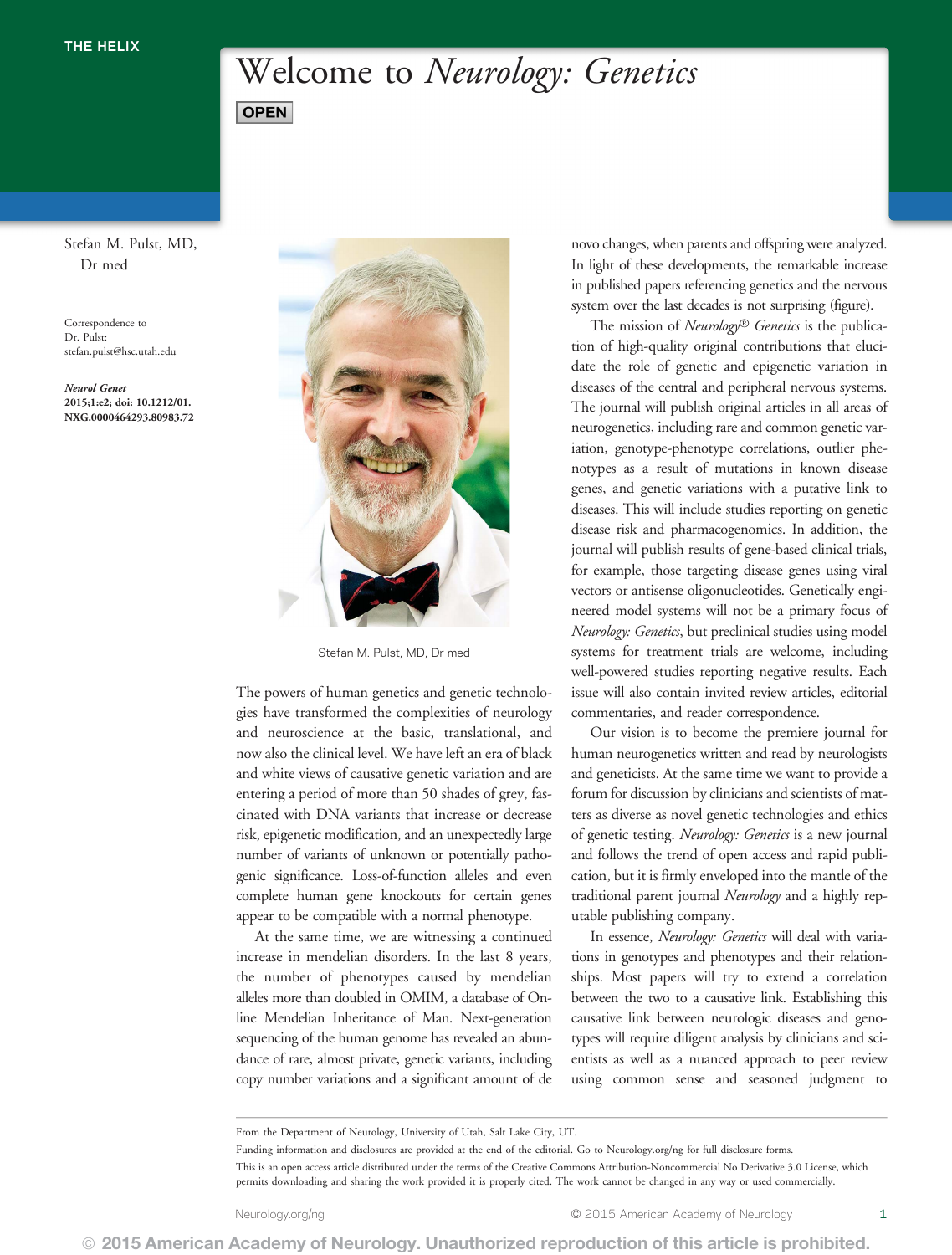Figure Increase of publications relating to genetics and neurology



Pubmed was searched for the following advanced search term: (gene[Text Word]) OR mutation[Text Word] AND (brain[Text Word] OR CNS[Text Word] OR nerve[Text Word] OR muscle[Text Word] OR neurology[Text Word]). Data for 2014 are not yet complete. Available at: [http://www.ncbi.nlm.nih.gov/pubmed/.](http://www.ncbi.nlm.nih.gov/pubmed/) Accessed March 13, 2015.

determine whether DNA variants are associated with the observed clinical manifestations. One can already predict that this issue will be the topic of many editorials to come.

The group of associate editors is as diverse as genetic research is today in age, geographic distribution, and areas of expertise. Nicholas Johnson is an Assistant Professor of Neurology at the University of Utah focusing on muscle diseases and patient-centered outcomes. Raymond P. Roos is the Marjorie and Robert E. Straus Professor in Neurological Science in the Department of Neurology at the University of Chicago and an expert in motor neuron disease, prion disease, and neurovirology/neuroimmunology. Jeffery Vance is Professor of Genetics at the University of Miami. His expertise is in Parkinson disease and Alzheimer disease as well as inherited neuropathies. Two of our associate editors are located in Europe. Alexandra Dürr is Professor of Neurology at Université Pierre et Marie Curie, Paris. Her fields of study are spastic paraplegia, Huntington disease, and ataxia. Massimo Pandolfo is Professor of Neurology at the Université Libre de Bruxelles with interests in epilepsy, Friedreich ataxia, and stem cells. All of our associate editors are well published in other areas of neurology, neurogenetics, and neuroscience as well.

Every one of our patients has 6 billion base pairs, give or take a few, plus a mitochondrial genome. Their analysis is waiting for us. As Cole Porter wrote for his famous song in 1928, "Let's do it."

## STUDY FUNDING

No targeted funding reported.

## **DISCLOSURE**

Stefan M. Pulst has served on the editorial boards of Journal of Cerebellum, NeuroMolecular Medicine, Continuum, Experimental Neurology, Neurogenetics, and Nature Clinical Practice Neurology and as Editor-in-Chief of Current Genomics. Dr. Pulst conducts research supported by the NIH, Target ALS, and the National Ataxia Foundation. He has consulted for Ataxion Therapeutics, has received research funding from ISIS Pharmaceuticals, has served on a speakers' bureau for Athena Diagnostics, Inc., and is a stockholder of Progenitor Life Sciences. He has received license fee payments from Cedars-Sinai Medical Center, and has given expert testimony for Hall & Evans, LLC. Dr. Pulst has received publishing royalties from Churchill Livingston (The Ataxias), AAN Press (Genetics in Neurology and Molecular Genetic Testing in Neurology, 2nd–5th editions), Academic Press (Genetics of Movement Disorders), and Oxford University Press (Neurogenetics). Dr. Pulst holds patents for Nucleic acids encoding ataxin-2 binding proteins, Nucleic acid encoding Schwannomin-binding proteins and products related thereto, Transgenic mouse expressing a polynucleotide encoding a human ataxin-2 polypeptide, Methods of detecting spinocerebellar ataxia-2 nucleic acids, Nucleic acid encoding spinocerebellar ataxia-2 and products related thereto, Schwannomin-binding proteins, and Compositions and methods for spinocerebellar ataxia. He receives an honorarium from the AAN as the Editor of Neurology: Genetics. Go to [Neurology.org/ng](http://nn.neurology.org/lookup/doi/10.1212/01.NXG.0000464293.80983.72) for full disclosure forms.